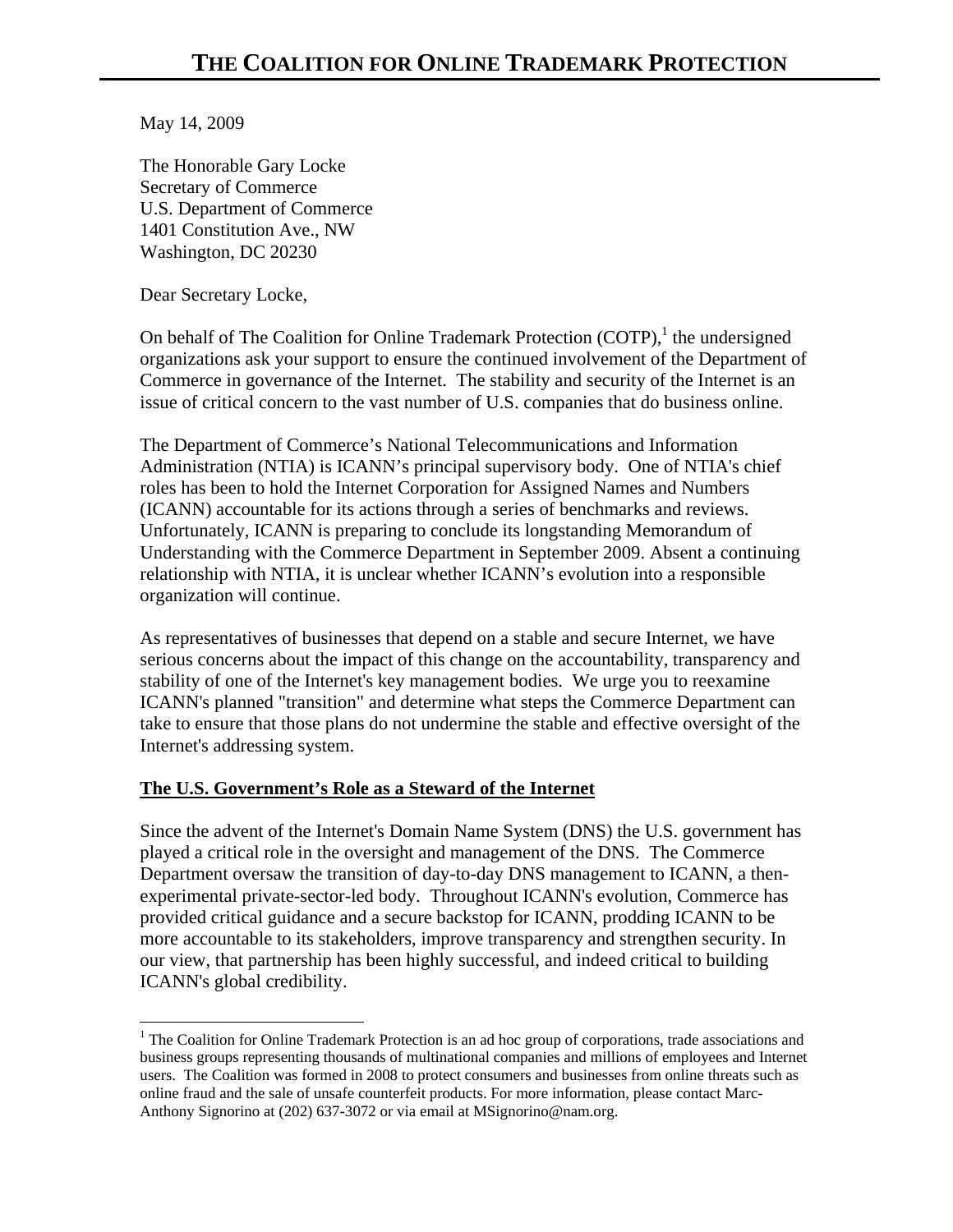At this point, ICANN asserts that the work of the Commerce Department in this area is now completed. Based on comments submitted to the NTIA's 2008 midterm review of the ICANN Joint Project Agreement (JPA), a broad cross-section of ICANN stakeholders do not agree that the JPA should end and feel that the organization has not completed the steps necessary to safely terminate its MOU/JPA with Commerce.

## **Industry's Concerns for the Future of ICANN and the Internet**

For the business community, the chief concerns with ICANN continue to center on accountability, representation and redress. One of the Commerce Department's chief roles in the ICANN process has been to hold the organization accountable for its actions through a series of benchmarks and reviews. This mechanism has assured a baseline level of accountability by an organization with the authority to make decisions that drastically impact businesses around the world. ICANN has proposed no real mechanism to replace that role if the JPA ends in September 2009.

All but one of the accountability mechanisms offered by ICANN in its "Improving Institutional Confidence" documents require approval only by the ICANN board, leaving ICANN accountable only to itself. The only other mechanism available is the ability of the ICANN community to vote to fire the entire ICANN board, a nuclear option potentially leading to highly unpredictable results and one that should only be used in extreme circumstances. While the business community, through public comments to ICANN and the Commerce Department members of the business community, has repeatedly asked ICANN to offer additional accountability mechanisms, ICANN has not offered any alternatives. At a minimum, we would like to see movement on this front before ICANN is allowed to abandon its relationship with the U.S. government.

Under the broad rubric of accountability, representation and redress are of particular concern to the business community. The ongoing effort to restructure one of ICANN's key constituency groups – the Generic Names Supporting Organization (GNSO) – could significantly dilute the voting power of industry. Under current proposals, the Business Constituency within ICANN would be significantly reduced in its power to shape policy.

To support this change, ICANN has noted in multiple forums that the business community represents only "one stakeholder" within the ICANN process, an assertion that highlights our concern. The "one stakeholder" represents three distinct groups: the intellectual property constituency, Internet service providers and the broad global business community. Together, the membership of this "one stakeholder" has invested more money in Internet development and stands to lose exponentially more as a result of adverse ICANN decision-making than all other stakeholders combined.

On the issue of redress, for parties that hold no contracts with ICANN -- including most of the members of the business community – there is no reliable mechanism to challenge adverse ICANN decisions. As mentioned above, all serious redress mechanisms within ICANN are routed directly back to the ICANN board. These are decisions that have the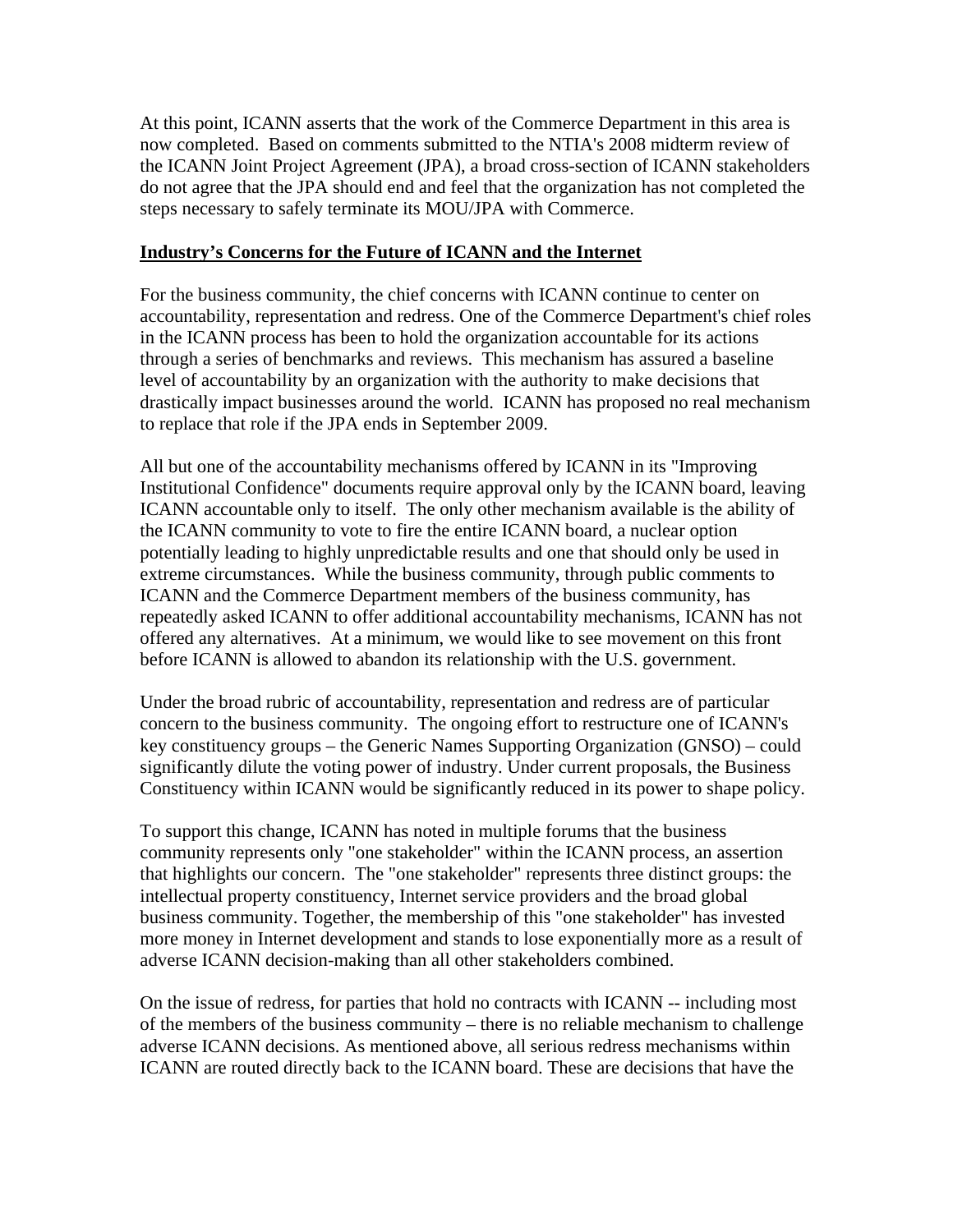potential to cost the business community billions of dollars, and once they are made, there is simply no equivalent of a court of higher appeal to which businesses can turn.

## **The New gTLD Program: A Case Study**

ICANN's current effort to create thousands of new Internet domains is the most recent example of this phenomenon. The business community has, from the outset of the policy development process, expressed strong concern that creating a potentially unlimited number of new Internet domains could translate into a crushing financial burden for companies that would be forced to defensively register their own marks and pursue cyber-pirates in each of those new addressing codes. When ICANN decided to press forward, regardless of those issues, global industry was left with no option but to fall in line and prepare for the worst. $2$ 

While we understand why ICANN might see certain benefits from the introduction of a new gTLD program, we take issue with how the project was undertaken. For instance, when they were charged by ICANN's board of directors to undertake an independent empircal study to see if there was a need for competition in the DNS, ICANN staff forewent the study, assumed the need for new gTLDs and instituted the new top-level domain rollout. Only when stakeholders complained to Congress and the Administration did ICANN staff hired an economist to produce a short report, which unsurprisingly concluded that ICANN should rollout new gTLDs.

We fear that by rushing into the gTLD rollout without due diligence, and ignoring industry warnings ICANN staff is putting the stability and security of the Internet at risk. Specifically, experts in cybercrime and online fraud prevention agree that the gTLD program as currently modeled will cause a rise in online abuses, directly harming consumers. Likewise, the costs to industry will be exorbitant due to the need for defensive registrations across all the new gTLDs, as well as the potential costs of intellectual property rights protection against widespread infringement. There is further risk to the Internet's stability and security posed by so many simultaneous changes to the root zone, such as adding new gTLDs as well as internationalized domain names for gTLDs and country code TLDs. These examples highlight ICANN's organizational immaturity and the need for continued U.S. government involvement.

## **Summary**

 $\overline{a}$ 

In 1998, ICANN was a bold experiment, and in many ways the experiment continues. Managing this critical component of Internet infrastructure through a bottom-up, privatesector-led process is, and should remain, the goal for all involved with the process. Although ICANN is imperfect, it has succeeded in several key areas, and remains an important force in the space. At the same time, there are key areas where ICANN must evolve, and absent a continuing relationship with the Commerce Department, it is unclear whether that evolution will continue.

 $2<sup>2</sup>$  It should be noted that in response to overwhelming concern voiced by the business community, ICANN created the Implementation Review Team to propose an intellectual property protection plan.